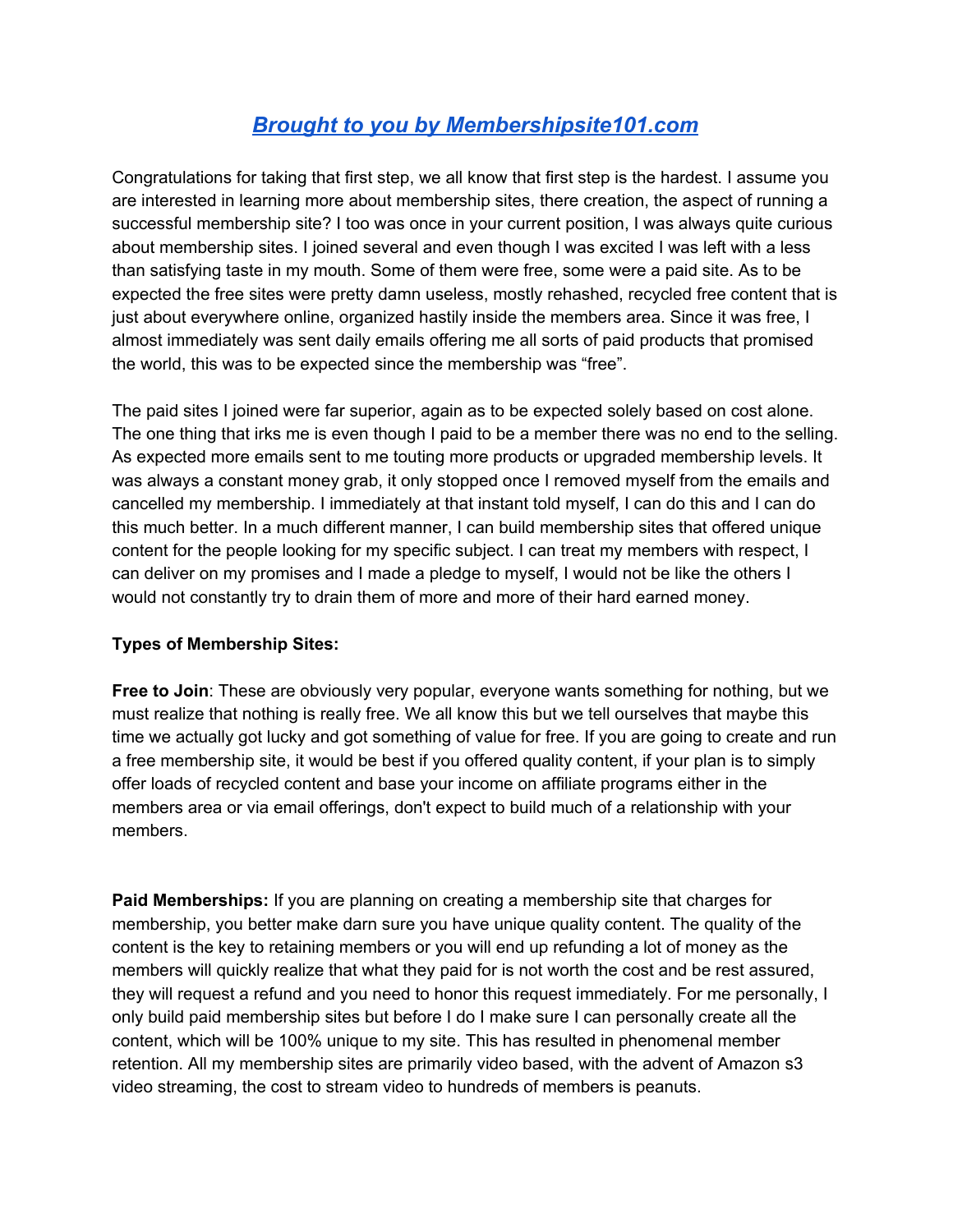## **Page 2:**

**Typical Membership Site Structure:** The typical membership site is setup like this.

Your landing page or sales page is where you typically direct all your traffic to, regardless of where the traffic is coming from.

Your sales page should have very few options for your traffic, your main goal is to get them to join. Limit the amount of options they have, keep their focus on joining, nothing else.

Once your traffic makes their decision whether to join or not, you have some options if they decide not to join. If they click back out from your page you can choose to offer them a one time offer to convince them to join. If you typically charge 19.95 per month to join, you can offer a one time offer of 9.95 to join instead. If they choose to join, great. If not, then leave them be, no need to hassle them any further, they are not interested. No one likes to be hassled once they have made up their mind.

Now if they have decided to join, depending on your join options you may have to take them to a join page with different pricing and membership levels. This is entirely up to you and your membership layout. If you have different membership levels and pricing you will send them to that page to choose which plan they want. Again do NOT take their focus off joining so keep this page simple with nothing but the payment plan options.

At this time after they pick their plan, send them straight to your payment processor, PayPal, clickbank etc..

Once they have successfully paid to join your site, send them straight to the members home page. This is the main hub for your membership site. Think of your member home page as the tree trunk. You can have as many tree branches as you like but all these branches always have a way to return to the members home page. The tree branches will be your individual content pages and these pages can contain anything you want. Downloads, videos, text etc.. Just make sure you give the members the option to return back to the members home page.

I setup my membership sites typically with a very easy and simple structure, for me this works best and I believe simple is good. You may have a much more complex membership site but keep in mind your members might not appreciate a site that is hard to understand and navigate. A hard to navigate or understand site has the possibility of increasing refunds, so keep this in mind. Treat your members with respect and you will be fine. You may want to build this colossal membership site but complicated doesn't always translate into success. Look at a paper clip, it's so simple and unbelievably successful even as many have tried to make it better over the years.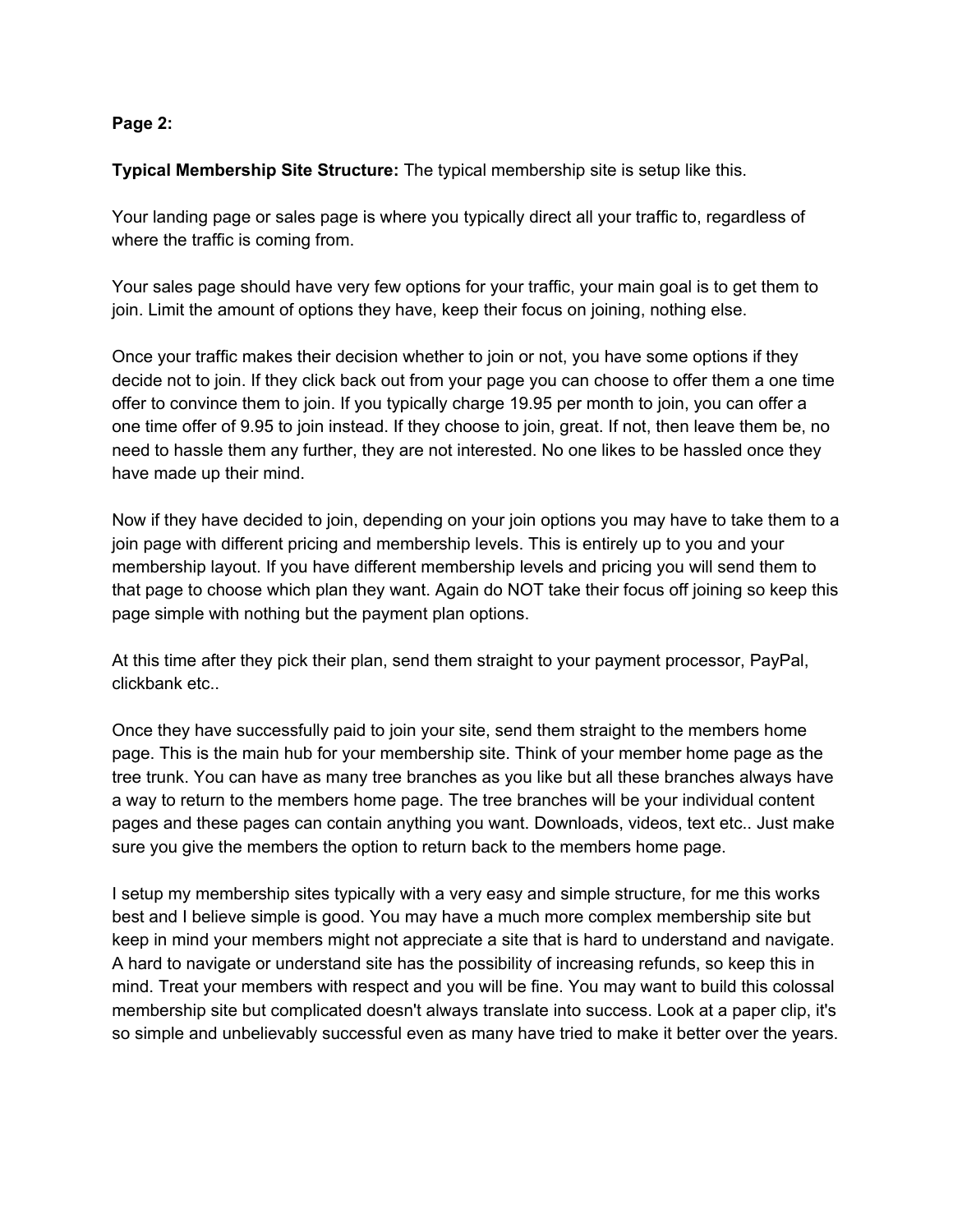#### **Page 3:**

One thing I am a firm believer in is having a members only forum. I know with the advent of Facebook and other social mediums a good old fashion forum is wonderful for member retention. You need to be extremely active in your forum and that means answering member questions within minutes. In this day and age with smartphones you can instantly get notifications of a new post on your forum, it doesn't matter where you are or what you are doing, provided you are not sleeping. You need to answer this forum post instantly. I don't care if you are at a party, club, work etc...Find the 30 seconds to answer the member question.

If you are attentive to your members you can expect incredibly good member retention and this is absolutely key if you are running a monthly recurring membership site, meaning members are charged a certain amount of money every month to continue being a member.

I have been using simple press forums in all my membership sites. It is very simple, but full featured. Do not let the name fool you into thinking that simple press is a stripped down version of other forum software. Like I almost always allude to, I prefer simple and my biggest reason for this is because when something breaks and it will break you can be assured of this, it's just that much easier to diagnose and fix and if you have a hectic daily life there is nothing worse than spending hours or days to fix something when it breaks. Not to mention if you have hundreds or thousands of members, the complaints and emails will pile up very quickly.

Let's talk about using Wordpress for your membership site. The many advantages to using Wordpress would be first and foremost the cost, which is nothing. Wordpress is going to be the base, we will still need some sort of membership software or plugin and this is where it can become a sticky subject for a first timer. It would seem at this point in time there is a limitless amount of membership plugins and themes. Let me share with you my experience with one of them.

My first membership site that has anywhere from 350400 monthly paying members at 19.95 each is built upon Wordpress and it's using profits theme as the plugin for the membership side of things. It's very simple which I prefer as I have said all along. Profits theme plugin is pretty simple after working with it for awhile, now as a new user there will be a small learning curve for many and that's ok, **I WILL HELP YOU**. The best thing you can do is sketch out on paper a basic flowchart of how your membership site will work. The difficulty for some people is building the site can be hard to get your head wrapped around it because it's not a physical product you are building. If you are building a bike or bench or chair you can see it come together right in front of your eyes, this is not possible sometimes for a website. Fear NOT, I want to **HELP YOU** if you need it.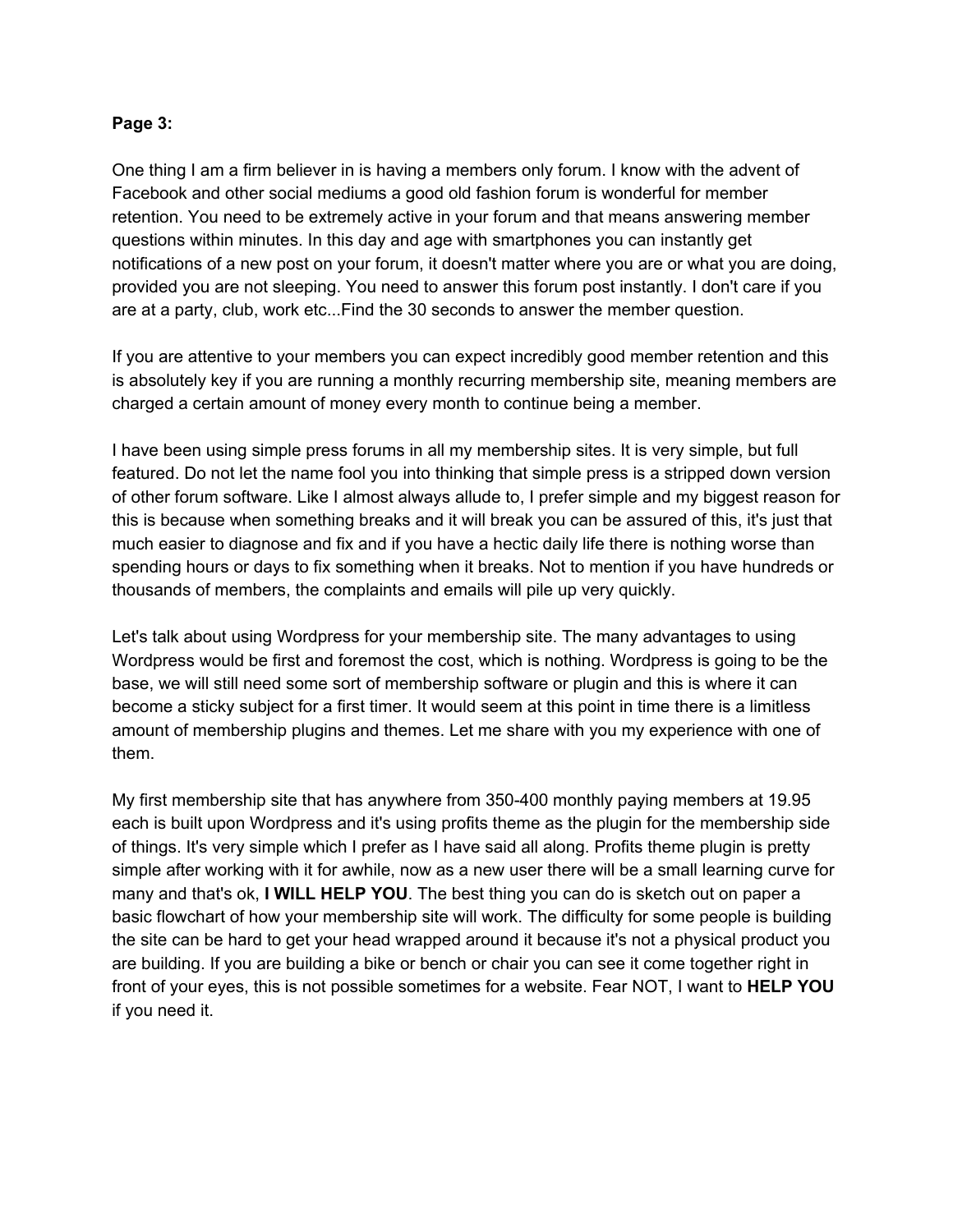## **Page 4:**

Each membership plugin will have its pros and cons like anything else in life and only you will know after researching each prospective one, which will work best for you. I have to stress if you are a first timer to membership site building, do NOT get wrapped up in every bell and whistle type of plugin, this can really wreak havoc on your brain. We have this weird way of thinking that if we have something we must use it and you can end up with a very complicated website that you as the owner don't even understand much less a member who doesn't care if your site has every option in the world available to them. Your member is most interested in your content that they have paid for.

My first membership site I use as an example is my simplest and most profitable. It basically goes like this. A member joins, he is redirected to the members only home page, which is very simple as you can see below. On the top of the page, there is a few links, one is home page, one is member account, one is the forum, one is a contact page, frequently asked questions page and a disclaimer. So very simple to navigate. Along the left side of the page are all my categories. Each category link goes to that category and inside that category are my links for each video in that category. On each video page is a simple link which opens my video in a light box. Take a minute to look at the pictures below and study how very simple this site is. This site makes me 6500-8000 dollars every single month, year after year it never fails. It costs me 60-70 dollars per month for the server and my amazon s3 video streaming account.

Let's take a look at the screenshots below and see how simple I keep it. (Simple is GOOD)

**Screen 1**: Sales page / Landing page. 5 minute video showing new members whats available to them if they join right now.

**Screen 2:** Members only home page once they login or join, they are redirected here.

**Screen 3: Members ONLY forum (a MUST for member retention)** 

**Screen 4:** Category page with all the available videos in that category. I can't stress enough how important, **UNIQUE**, **QUALITY**content is. (Recycled free content is USELESS in my opinion)

**Screen 5:** Video Page with short description and video play link

**Screen 6:** Video page with video lightbox open

**Screen 7:** Video playing in lightbox (FULL HI DEF video I produced) **KILLER Member Retention**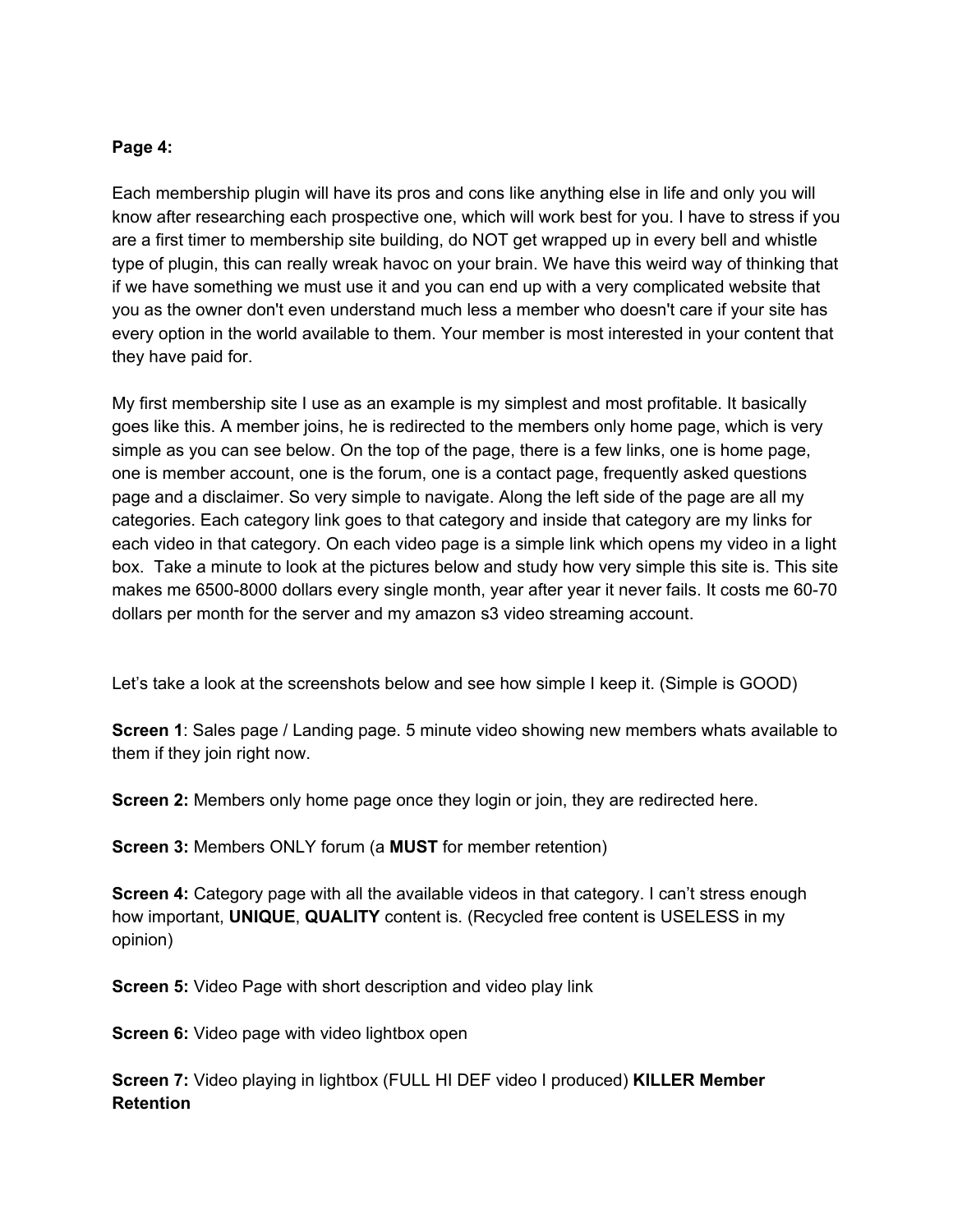## **Page 5:**

Sales Page with 5 minute intro video showing new members what is available to them if they join. Existing members can also login as well. This page I made with a landing page template.

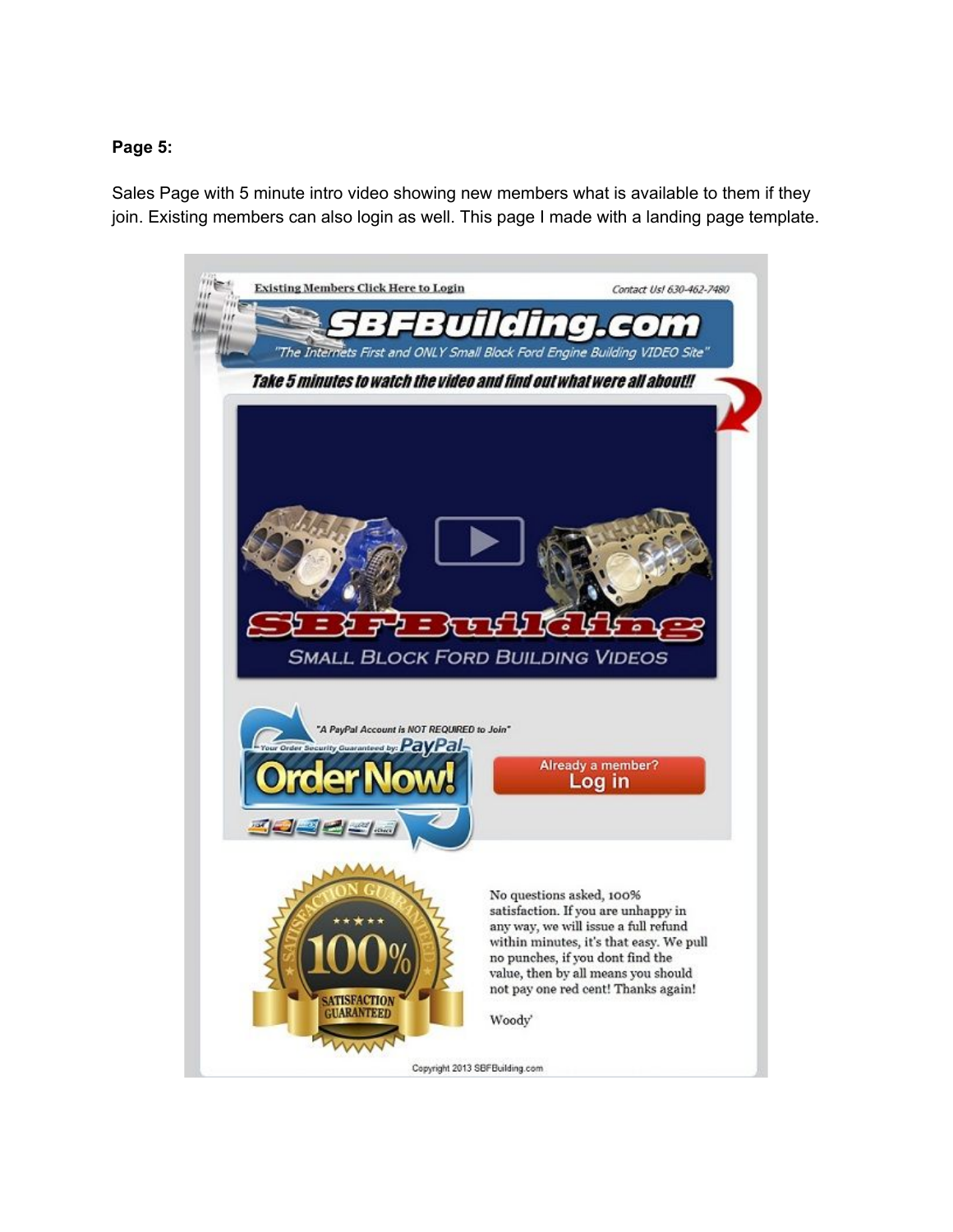## **Page 6:**

This screen shows the members only homepage, this is where new users get redirected after payment and also where existing members are redirected after logging in. This page shows all the categories on the left hand side and any important info I want the members to see when they login.

|                                     |                                            | 31 B BATTI IGITIMA GO<br>Premiere Small Block Ford Engine Building Videos                                                                                                                                         |
|-------------------------------------|--------------------------------------------|-------------------------------------------------------------------------------------------------------------------------------------------------------------------------------------------------------------------|
| Member Home                         | Your Account                               | Contact Us<br>Frequently Asked Questions<br>Disclaimer<br>Forum                                                                                                                                                   |
| Members Area                        |                                            | Welcome To SBF Building Members Dashboard                                                                                                                                                                         |
| Welcome to SBF<br>Building. Use the | navigation below to<br>explore our members | I want to thank you for taking the time to join. I firmly believe the information I have put together you<br>can't put a price on if you want to learn as much as you can about small block ford pushrod engines. |
| only area.                          |                                            | If you encounter any problems or issues, PLEASE let me know asap this way I can take<br>care of it. Sorry I am not perfect but I try my hardest, thanks.                                                          |
| Hi, Jim Woods!                      |                                            | NOTICE: Please READ ASAP CLICK HERE TO UPDATE FORUM DISPLAY NAME                                                                                                                                                  |
| Logout                              |                                            | NOTICE: New forum setup that alerts you to new video updates CLICK HERE                                                                                                                                           |
| Members Navigation                  |                                            | NOTICE: Members ONLY Parts pricing list has been added, CLICK HERE                                                                                                                                                |
| Engine Blocks                       |                                            | GUYS: Please remember your email address is ALWAYS your username, it can and                                                                                                                                      |
| Crankshafts                         |                                            | never will be anything but your email address.                                                                                                                                                                    |
| Connecting Rods                     |                                            | I will continually use this members home page to post updates and a reminder of each weeks new<br>videos.                                                                                                         |
| Pistons                             |                                            | Thanks again so much for your support, I wish to help in any way I can. I may not always be able to                                                                                                               |
| Piston Rings                        |                                            | help but you can be assured I will try my hardest.                                                                                                                                                                |
| Bearings                            |                                            | Woody                                                                                                                                                                                                             |
| Pushrods                            |                                            |                                                                                                                                                                                                                   |
| Rocker Arms                         |                                            |                                                                                                                                                                                                                   |
| Timing Chains                       |                                            |                                                                                                                                                                                                                   |
| Lifters                             |                                            |                                                                                                                                                                                                                   |
| Gaskets                             |                                            |                                                                                                                                                                                                                   |
| Oil Pans / Oil Pumps                |                                            |                                                                                                                                                                                                                   |
| Cylinder Heads                      |                                            |                                                                                                                                                                                                                   |
| Miscellaneous                       |                                            |                                                                                                                                                                                                                   |
| ARP Info                            |                                            |                                                                                                                                                                                                                   |
| Forum                               |                                            |                                                                                                                                                                                                                   |
| Assembly Tips                       |                                            |                                                                                                                                                                                                                   |
| Tools                               |                                            |                                                                                                                                                                                                                   |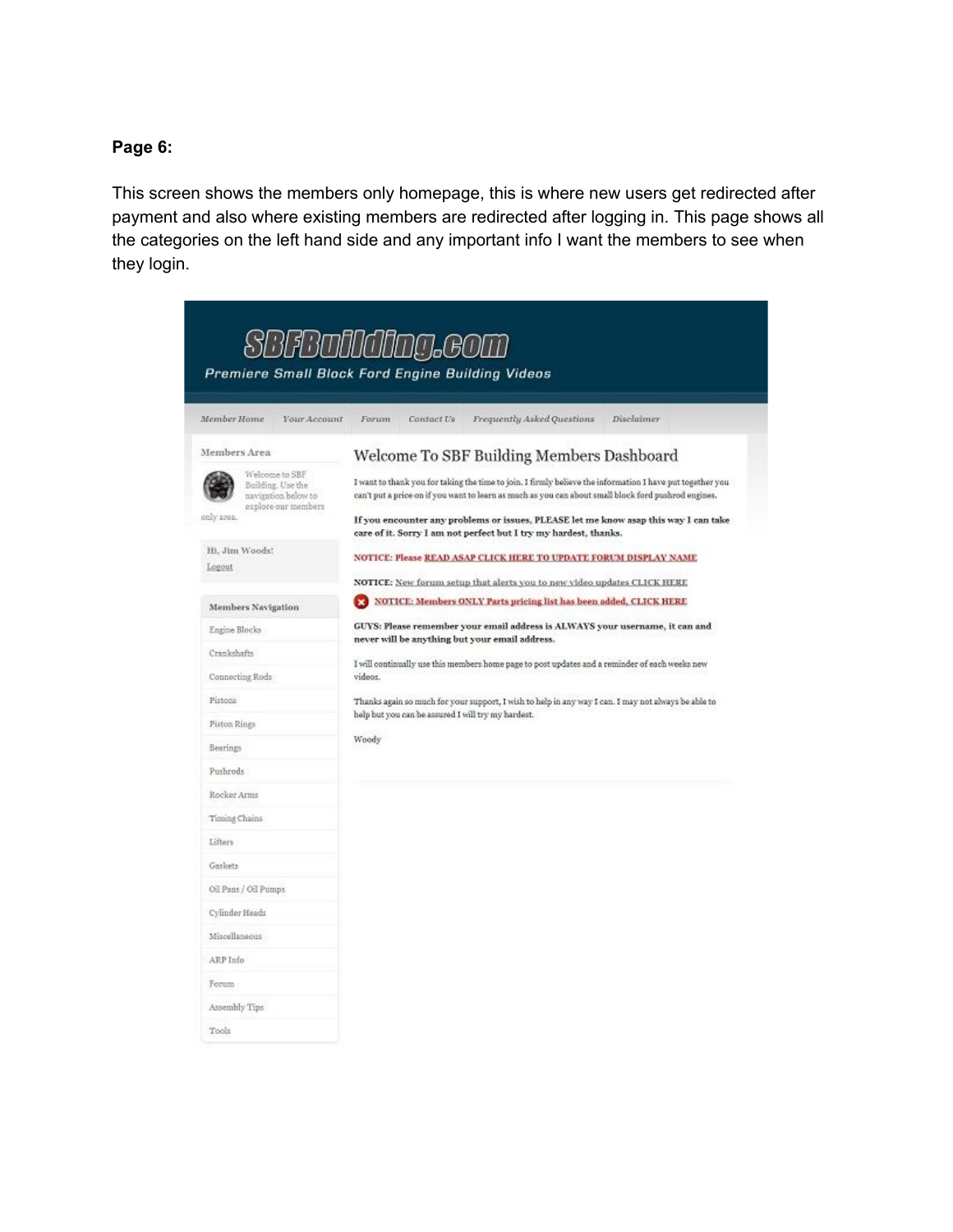## **Page 7:**

This screen shows the members only simple press forum. Members only forums are **GREAT**for member retention and to offer support. In my opinion, forums are a **MUST**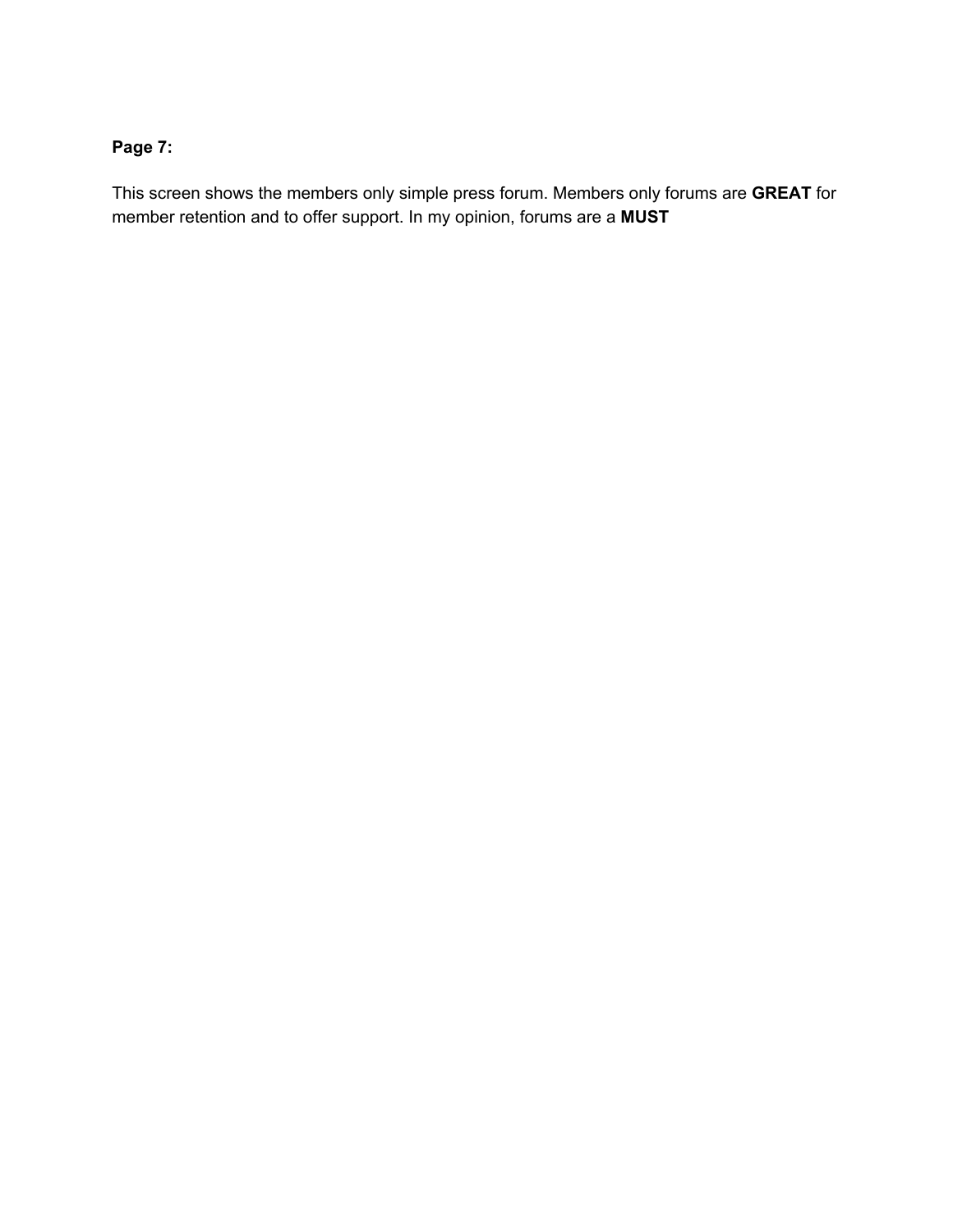#### SBFBailding.com Premiere Small Block Ford Engine Building Videos Member Home Your Account Forum Contact Us Frequently Asked Questions Disclaimer Forum Hi, Jim Woods! The forum below is for members ONLY. You can now have an enjoyable forum experience and not have to deal with the usual assholes that commonly invade free for all online forums. : )  $\begin{tabular}{|c|c|} \hline \quad \quad & \quad \quad & \quad \quad & \quad \quad & \quad \quad \\ \hline \quad \quad & \quad \quad & \quad \quad & \quad \quad & \quad \quad \\ \hline \quad \quad & \quad \quad & \quad \quad & \quad \quad \\ \hline \quad \quad & \quad \quad & \quad \quad & \quad \quad \\ \hline \end{tabular}$ Members Navigation [ Members ] [ Galaccionico [ Collaboro s ] **2**, Profile |  $P$  log Out ] Last vasted Pehruary 21, 2016 Back to Member Home New Recently Updated Topics  $\bullet$  Select Forum  $\bullet$  $\left[$   $Q$  fearch Search Advanced Search  $\Rightarrow$  Hene  $\Rightarrow$  Ferrari  $48$  topics with  $\sqrt{\varepsilon_0}$  .  $\sqrt[4]{\varepsilon_0}$  . <br> Q. Terread posts  $\begin{tabular}{|c|c|} \hline \multicolumn{3}{|c|}{\textbf{Members}}\\ \hline \multicolumn{3}{|c|}{\textbf{Members}}\\ \hline \multicolumn{3}{|c|}{\textbf{Members}}\\ \hline \end{tabular}$  $\sqrt{3}$  droup E22  $\Delta$ Paid SBF Mambara  $\begin{array}{c} \text{Lart Port } \text{Boltzblangar} \\ \text{New Hembrin Walconse} \\ \text{S dustage} \end{array}$  $\begin{array}{l} \text{Tugion}\, \delta 2 \\ \text{Pontz}\, 236 \end{array}$  $\frac{1}{\| \mathbf{1} \|}$  Welcome  $1234 + 6$  $\mathcal{A}$  $\begin{tabular}{|c|c|} \hline \textbf{25} & \textbf{300} & \textbf{58F} \\ \hline \textbf{11} & \textbf{06} & \textbf{95} & \textbf{56} & \textbf{187} \\ \hline \textbf{12} & \textbf{06} & \textbf{188} & \textbf{56} & \textbf{188} & \textbf{188} \\ \hline \textbf{13} & \textbf{06} & \textbf{088} & \textbf{188} & \textbf{188} & \textbf{188} \\ \hline \textbf{16} & \textbf{088} & \textbf{08$ Tryter 608<br>Parts 2983 Lert Post Jim Timing chain invase  $1234 + 51$  $\mathcal{G}^{\text{eff}}$ Last Post Juteed crope Trotts 257<br>Forts 1438 Refershing my 408<br>  $\pm$  dury ago  $1234 + 22$  $\mathbb{Q} \oplus$  $\begin{tabular}{|c|c|} \hline \textbf{F} & \textbf{The Longe} \\ \hline \textbf{I} & \textbf{Time total} & \textbf{I} & \textbf{III} \\ \hline \textbf{I} & \textbf{I} & \textbf{2} & \textbf{I} & \textbf{I} & \textbf{B} \\ \hline \end{tabular}$ List Port Ne Tigici So<br>Toto 488  $\begin{array}{c} \textbf{Iterative section}\\ \textbf{if }\textbf{metric}\text{ size} \end{array}$  $\mathbb{Q} \oplus$  $\begin{minipage}{0.5\textwidth} \begin{tabular}{p{0.5cm}p{0.5cm}} \hline & Lait Pout Lähinger \\ & \multicolumn{2}{c}{\textbf{Mif} } \textbf{and Loh} \\ & \multicolumn{2}{c}{\textbf{bufd}} \\ & \multicolumn{2}{c}{\textbf{duf} } \textbf{and Loh} \end{tabular} \end{minipage}$  $\frac{2^{m_1}}{n-1}$  Build Forum  $n$  you want to show<br>one your build Taponi 51<br>Posts 356  $1024 + 5$ **Get** Topics ag Last Port Quikkanger (ywhere com<br>Ports all New Prebs Age Partners New Probe  $\mathop{\mathrm{Sar}}\limits_{i,j}$  Platzen  $i,j$  months ago  $12.$  $\epsilon$  $\fbox{\parbox{1.5in}{ \begin{tabular}{|c|c|} \hline \textbf{m} & \textbf{New Video} \textbf{An}momentum \\ \textbf{m} & \textbf{m} & \textbf{m} & \textbf{m} \\ \textbf{m} & \textbf{m} & \textbf{m} \\ \textbf{m} & \textbf{m} \\ \textbf{m} & \textbf{m} \\ \textbf{m} & \textbf{m} \\ \end{tabular}}}\label{fig:1.1} The mean of the mean term in the interval $T$ and $T$ and $T$ is the mean of the interval $T$ and $T$ and $T$ is the mean of the interval $T$ and $T$ and $T$ is the mean of the interval $T$.}$ Topics 184<br>Posts 665 Lest Port verteert<br>MEMBERS ONLY Parts Pricing  $\mathfrak{S}$ 3 months ago  $1234 + 16$ × (m AR 855) Your Timenous UTCA Forum Timezone: UTC o Forum Stats:<br>Groups: 1<br>Forum: 7 Member Stats:<br>Guart Partere o<br>Members: 733 Mest Users Ever Online: 14 Top Posters:<br>Teh tricked: Currently Online: Jan, billyNOTnine 1877<br>glennfig: 184<br>blas\_striper<br>180 Topics: 1204<br>Potts: 6184 Moderators of Allmins 9 **94.00m** 188 94, 1987 121<br>STSTLS: 121<br>Maglin: 105<br>Petr Huestic<br>104<br>Dres: 103<br>Johann: 51<br>Tom&o: 68 Newest Members: jonethan crist, billynstnice, Balaskanay, ardens@gmeil.com, mstsangi@gmeil.com,<br>terell\_gamble@yabso.com, Cobra\_taj, Gregory Macklin, w351405@yabso.com, MV30-Administrators: Ann Eng?, Node: 17 O Steple Press @

Logost

## **Page 8:**

This screen shows a category page with all the available videos with links to the video page for each particular video in that category (SIMPLE, keep it SIMPLE)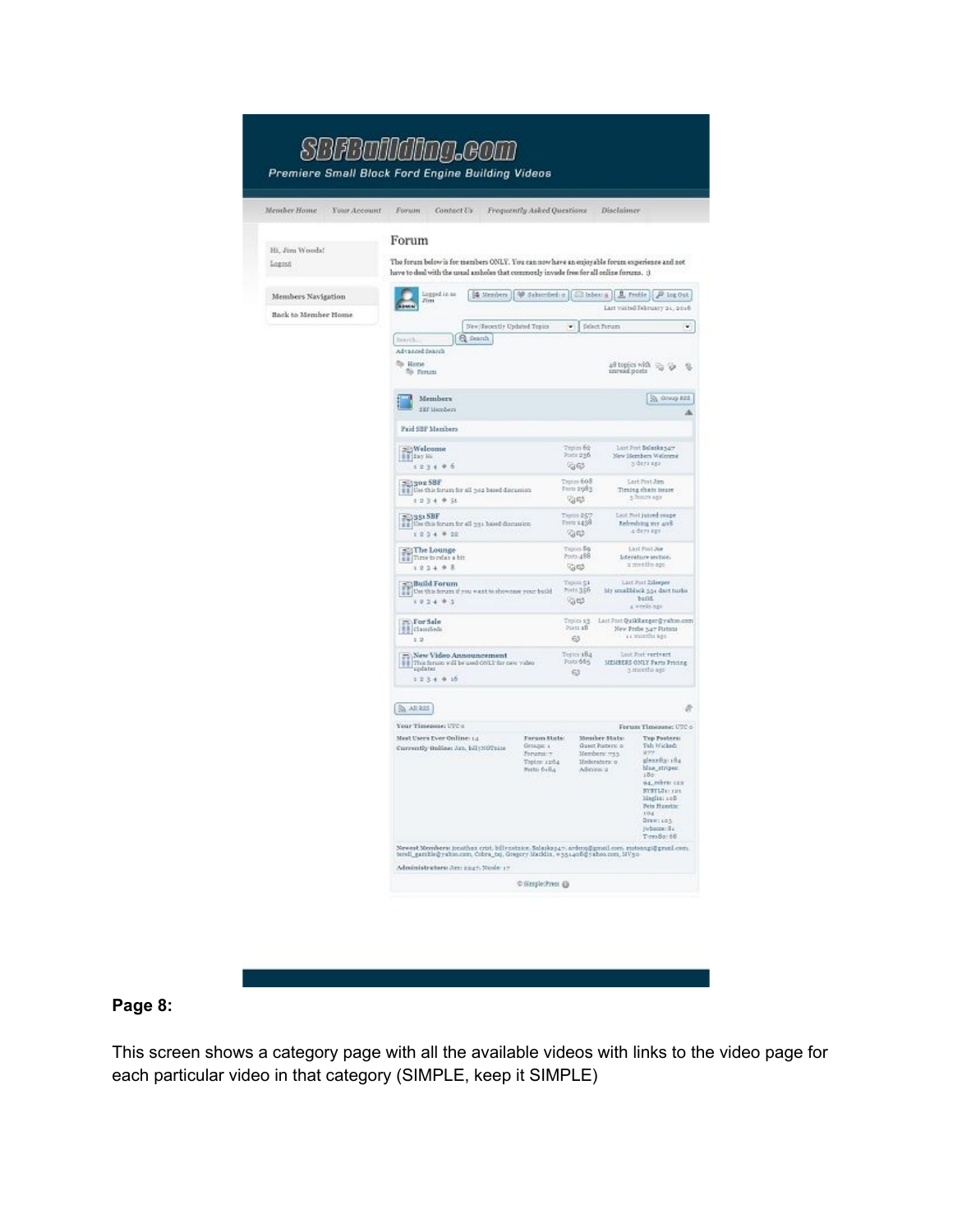| Member Home<br>Your Account | Forum<br>Contact Us<br>Frequently Asked Questions<br>Disclaimer                                         |
|-----------------------------|---------------------------------------------------------------------------------------------------------|
| Misc.                       | Miscellaneous                                                                                           |
| Hi. Jim Woods!              | This section I will feature videos that don't neonsarily fit into other categories. Things such as cam- |
| Logout                      | plates, freeze plugs, dowel pins, oil filter adapters and more.                                         |
|                             | Innovators West Balancer                                                                                |
| Members Nevigation          | Freeze Plug Visual Video                                                                                |
|                             | Stock Ford Cam Ratainer Plates<br>Spider Tray Boits                                                     |
| Engine Blocks               | Distributor Gear Install                                                                                |
| Crankshafts                 |                                                                                                         |
| Connecting Rods             | Closing up the back"<br>Dovel Fire, Plags and more                                                      |
| Pintona                     | Cast Iron va Steel Distributor Gears                                                                    |
| Piston Rings                | Downsides to the yay Stroker.                                                                           |
|                             | Fiston Compression Height Tip                                                                           |
| <b>Bearings</b>             | Torque Flate 101                                                                                        |
| Pushrods                    | Deck Surface Finish                                                                                     |
| Roclose Arms                | Thrust Face Surface Finish                                                                              |
| Timing Chains               | Steel Main Girrilea                                                                                     |
| Lifters                     | Adjusting Stud Mount Rockers                                                                            |
|                             | Crank Balancing 101                                                                                     |
| Gaskets                     | Crank Balancing ptz                                                                                     |
| Oil Para / Oil Pumps        | Red Salancing                                                                                           |
| Cylinder Heads              | Pathrod to Guideplate Clearance                                                                         |
| Miscellaneous               | Carn Core Visual                                                                                        |
|                             | Cam Lobe to Bore Clearance                                                                              |
| ARP Info                    | Spider Trays                                                                                            |
| Forum.                      | Ellet Specialities follet Tru-Truc Belt System                                                          |
| Assembly Tips               | Poverbond Ealencers                                                                                     |
| Tools                       | Tining Cover quick                                                                                      |
| Back to Member Home         | Cameric Timing Chain Cover Garket                                                                       |
|                             | Early Timing Pointers                                                                                   |
|                             | Torrington Bearing Cars Retainer Plate                                                                  |
|                             | Double Finned Cars Core                                                                                 |
|                             | Timing Cover Alignment Tool                                                                             |
|                             | to-u odock timing pointers                                                                              |
|                             | Main Bearing Caps                                                                                       |
|                             | Crazk Szout Length                                                                                      |
|                             | Balancer ID                                                                                             |
|                             | $\sqrt{$ Crank ID                                                                                       |
|                             | Jank fasteners                                                                                          |
|                             | Reverse Dome Pistons                                                                                    |

## **Page 10:**

This screen shows the video page for the video in that particular category. A short description about the video and play video icon.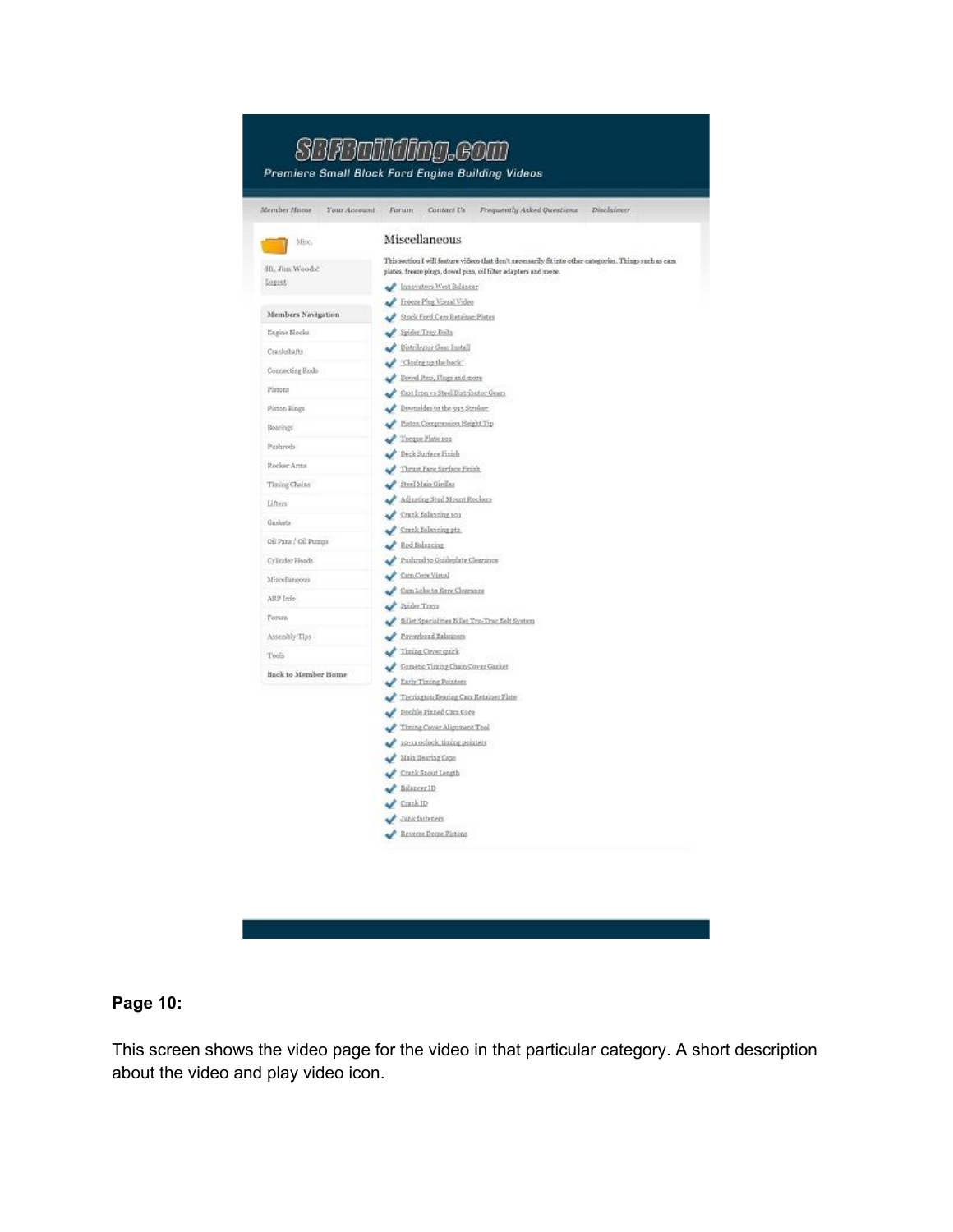|                                           | Premiere Small Block Ford Engine Building Videos                                                   |
|-------------------------------------------|----------------------------------------------------------------------------------------------------|
| Member Home<br>Your Account               | Contact Us<br>Frequently Asked Questions<br>Disclaimer<br>Forum                                    |
| Innovators West                           | <b>Innovators West Balancer</b>                                                                    |
| Hi, Jim Woods!<br>Logout                  | This video looks at Innovators West Balancer, Timing pointer and erank trigger. Phenomenal product |
| Members Navigation                        |                                                                                                    |
| Freeze Plug Visuals                       |                                                                                                    |
| Stock Ford Cam Retainer Plates            |                                                                                                    |
| Spider Tray Bolts                         |                                                                                                    |
| Cast Iron vs Steel Distributor<br>Gears   |                                                                                                    |
| Downsides to the 393 Stroker              |                                                                                                    |
| Steel Main Girdles                        |                                                                                                    |
| Compression height tip                    |                                                                                                    |
| Torque Plate                              |                                                                                                    |
| Deck Surface Finish                       |                                                                                                    |
| Crank Thrust Finish                       |                                                                                                    |
| Adjusting Hyd Roller Lifters /<br>Rockers |                                                                                                    |
| Distributor Gear Placement                |                                                                                                    |
| Crank Balancing 101                       |                                                                                                    |
| Crank Balancing Part 2                    |                                                                                                    |
| Connecting Rod Balancing                  |                                                                                                    |
| Pushred to Guideplate Clearance           |                                                                                                    |
| Cam Core Visual                           |                                                                                                    |
| Cam Lobe to Bore Clearance                |                                                                                                    |
| Spider Trays                              |                                                                                                    |
| Bellhousing Side                          |                                                                                                    |

## **Page 11:**

This screen is a lightbox that pops up after you click the play video icon. Nice splash screen I made for all my videos. You can use this splash screen for just about anything. It's really up to you folks, it can be anything you like.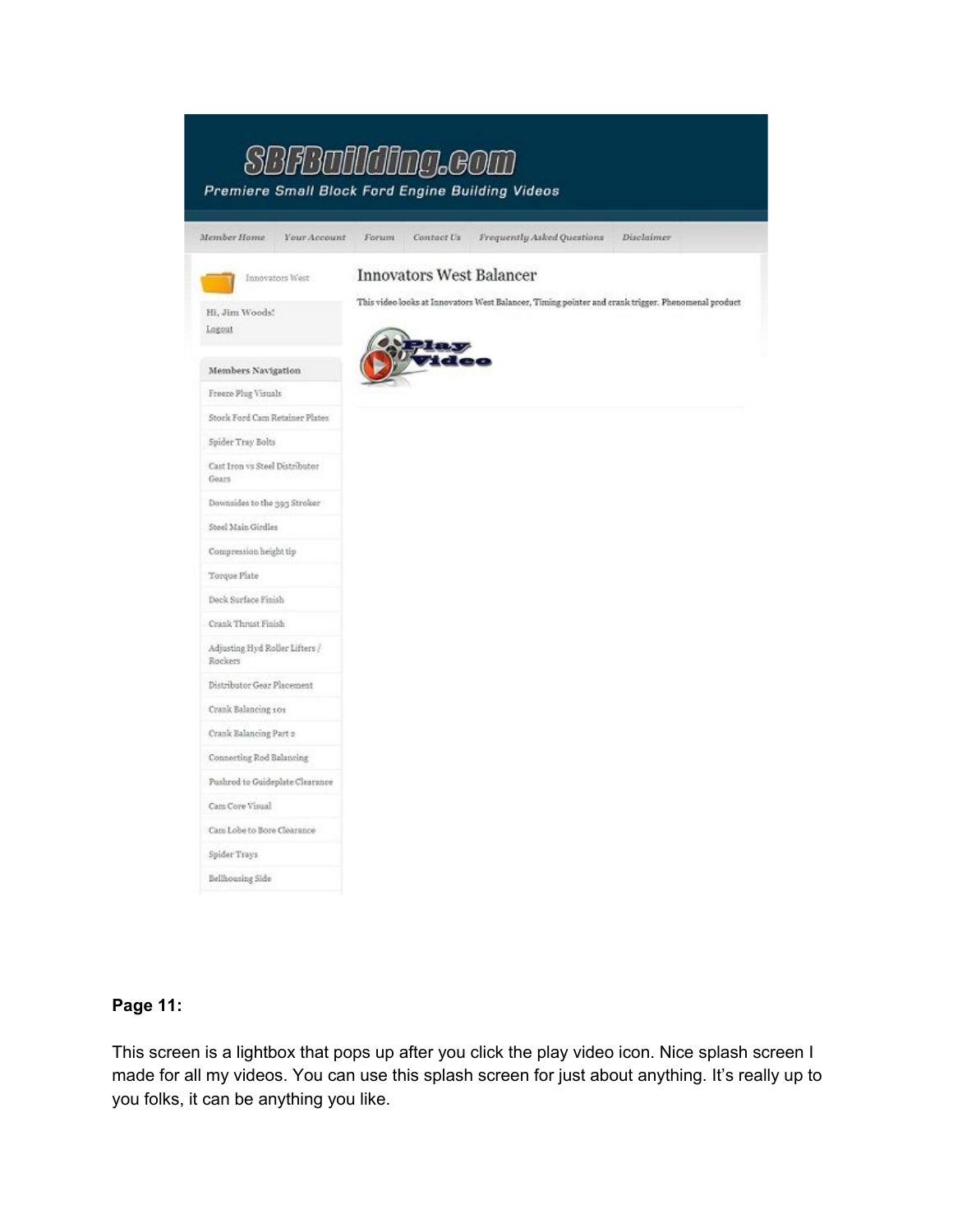

## **Page 12:**

This screen shows the actual video playing. The video is shot in HD, full screen capable, scalable for all smartphones and tablets. Virtually anyone can watch my videos anytime, anywhere as much as they want and my members LOVE it as witnessed by the retention I have.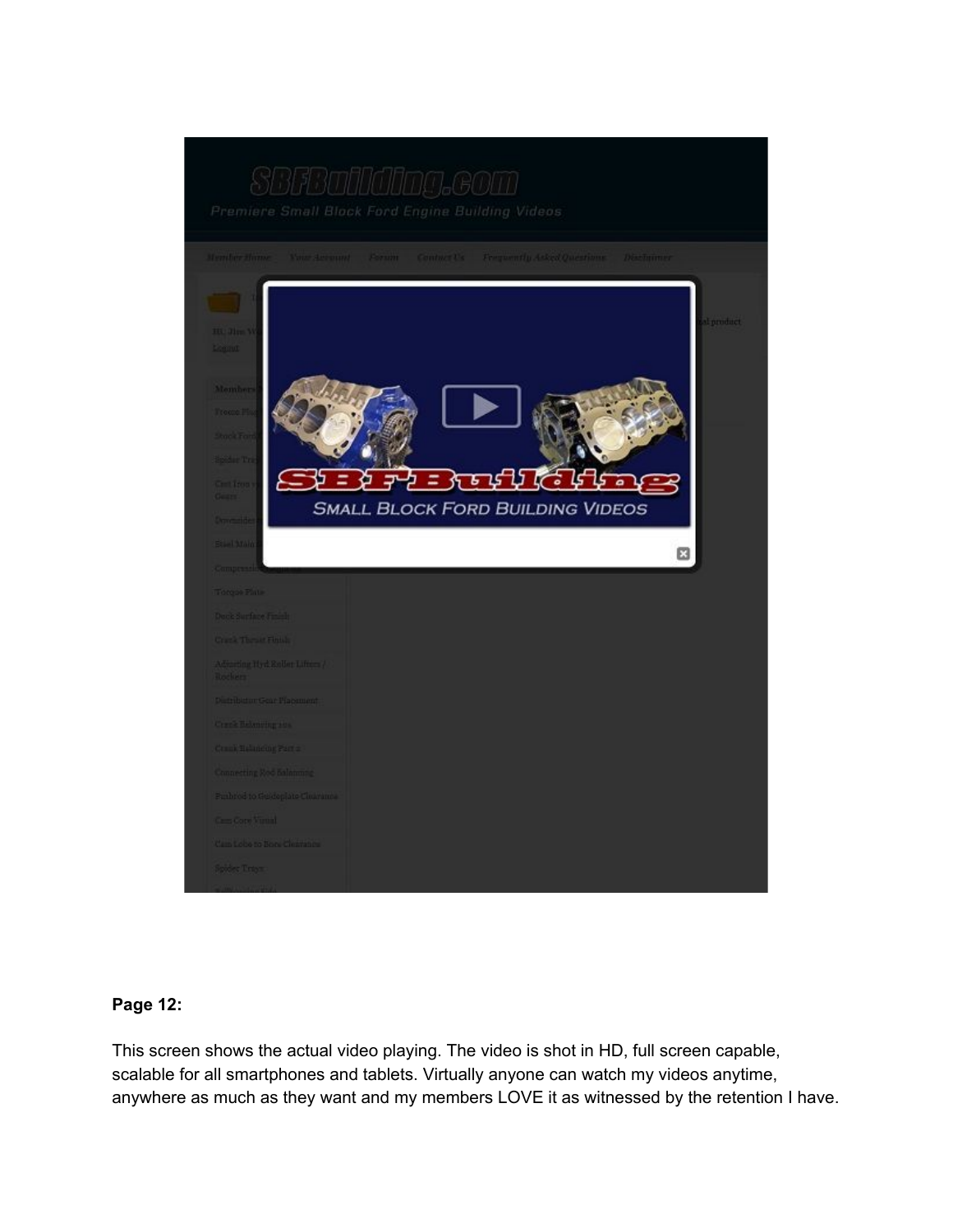

The one constant theme you will see with this membership site of mine, is when a video is not playing, the same 6 links at the top of the page are always there on every page and the categories are always there. The members always have a way to get home, I am going to drill it into your head time after time. **Keep it SIMPLE**and members will be happy. I guess I have to do this to be considered legit, everyone asks for it so might as well get it out of the way. Screenshot of my gmail I use for receiving the recurring payment notifications from paypal from one of my membership sites.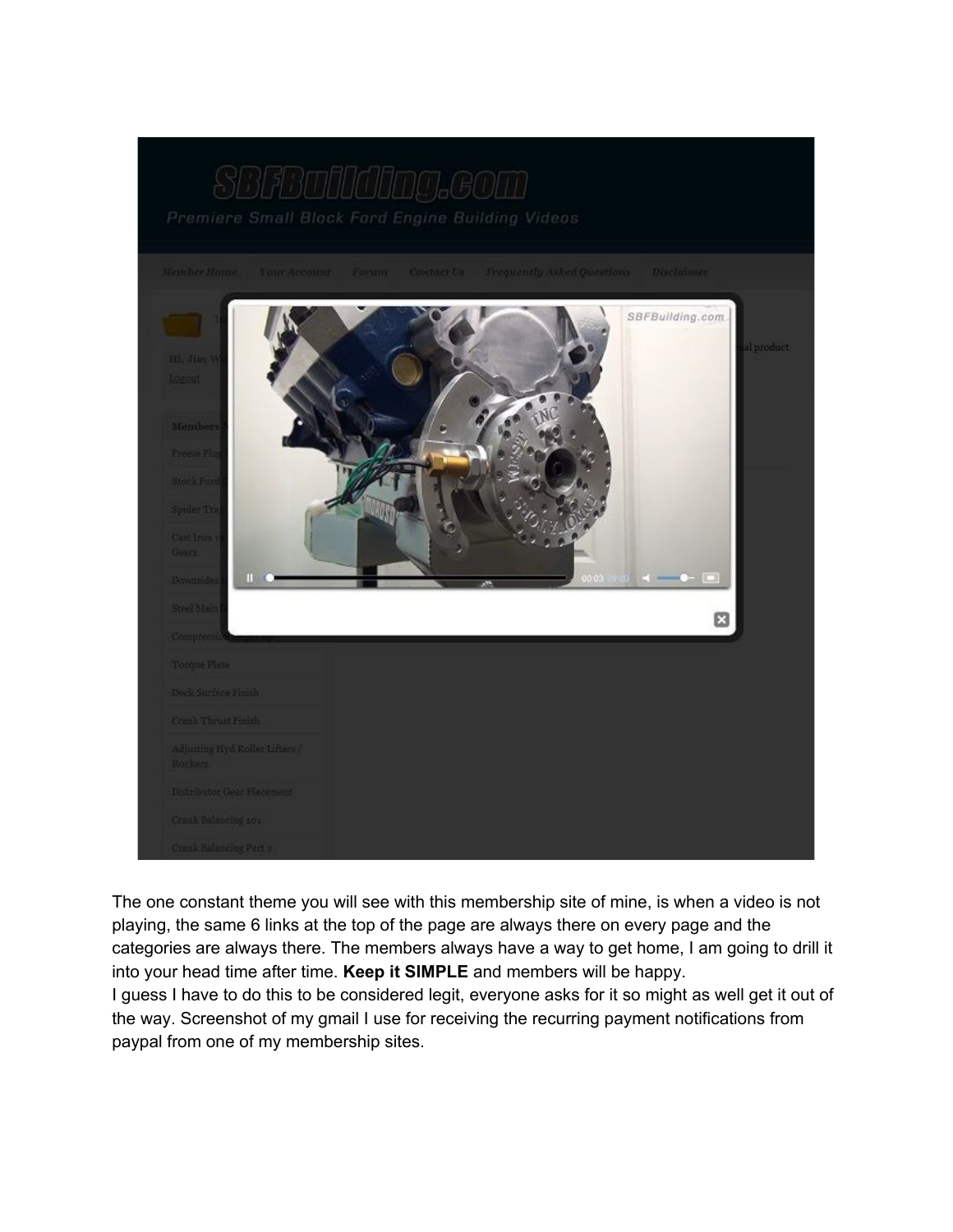|                                                                                               | service@paypal.com (2)<br>u<br>YX.          | You received a payment<br><b>Inbox</b>                                                  |  |
|-----------------------------------------------------------------------------------------------|---------------------------------------------|-----------------------------------------------------------------------------------------|--|
| COMPOSE                                                                                       | Y.<br>service@paypal.com<br>同               | You received a payment<br><b>Inbox</b>                                                  |  |
| Inbox (353)<br>Important<br>Sent Mail<br>Drafts<br>All Mail<br>Spam (219)<br>Trash<br>Circles | 立<br>service@paypal.com (4)<br>o            | You received a payment<br><b>Inbox</b>                                                  |  |
|                                                                                               | PayPal<br>☆□<br>joseph<br>n.                | Item #8723974 - Notification of Payment Received from joseph<br><b>Inbox</b><br>$\cdot$ |  |
|                                                                                               | service@paypal.com (3)                      | <b>Inbox</b><br>You received a payment                                                  |  |
|                                                                                               | service@paypal.com<br>ы                     | <b>Inbox</b><br>You received a payment                                                  |  |
|                                                                                               | service@paypal.com (4)<br>n<br>ŵ            | You received a payment<br>Inbox                                                         |  |
|                                                                                               | Ÿz<br>service@paypal.com (3)<br>п           | You received a payment<br><b>Inbox</b>                                                  |  |
| [Gmail]Trash                                                                                  | service@paypal.com (2)<br>o.<br>Ŵ           | You received a payment<br><b>Inbox</b>                                                  |  |
| [Imap]/Drafts<br>[Imap]/Sent                                                                  | service@paypal.com (7)<br>T.T               | You received a payment<br>Inbox                                                         |  |
| [Imap]/Trash                                                                                  | service@paypal.com (4)<br>57                | <b>Inbox</b><br>You received a payment                                                  |  |
| [Mailbox]                                                                                     | service@paypal.com (5)<br>Ń<br>Ð            | You received a payment<br><b>Inbox</b>                                                  |  |
| Junk<br>Notes                                                                                 | ☆<br>service@paypal.com (2)<br>n.           | You received a payment<br><b>Inbox</b>                                                  |  |
| Personal                                                                                      | service@paypal.com<br>п<br>ŵ                | <b>Inbox</b><br>You received a payment                                                  |  |
| Travel                                                                                        | service@paypal.com<br>n<br>ŵ                | <b>Inbox</b><br>You received a payment                                                  |  |
| $\hbox{\footnotesize Q}$<br>Jim                                                               | service@paypal.com (2)<br>п<br>Y.           | You received a payment<br>Inbox                                                         |  |
|                                                                                               | service@paypal.com<br>$\Box$<br>焓           | You received a payment<br>Inbox                                                         |  |
|                                                                                               | П.<br>☆<br>service@paypal.com (4)           | You received a payment<br>kedni                                                         |  |
|                                                                                               | ce@paypal.com (2)<br>B<br>Y.Z<br><b>SQL</b> | <b>Inbox</b><br>You received a payment                                                  |  |
|                                                                                               | 日文<br>vice@paypal.com                       | You received a payment<br><b>Inbox</b>                                                  |  |
| Got no time<br>to "hang out"<br>too busy receiving<br>payments                                | ervice@paypal.com (4)                       | Inbox<br>You received a payment                                                         |  |
|                                                                                               | service@paypal.com (2)                      | You received a payment<br><b>Inbox</b>                                                  |  |
|                                                                                               | service@paypal.com                          | <b>Inbox</b><br>You received a payment                                                  |  |
|                                                                                               | service@paypal.com (5)                      | Inbox<br>You received a payment                                                         |  |
| No Hangouts Contacts                                                                          | service@paypal.com (2)                      | <b>Inbox</b><br>You received a payment                                                  |  |
| <b>Find someone</b>                                                                           | service@paypal.com (4)                      | You received a payment<br><b>Inbox</b>                                                  |  |
|                                                                                               | service@paypal.com (2)<br>37                | You received a payment<br>Inbox                                                         |  |
|                                                                                               | ☆<br>service@paypal.com (3)<br>п            | You received a payment<br><b>Inbox</b>                                                  |  |
|                                                                                               | service@paypal.com (3)                      | Inbox<br>You received a payment                                                         |  |
|                                                                                               | via PayPal<br>Tim                           | Item #8723974 - Notification of Payment Received from Tim<br><b>Inbox</b>               |  |
| $\circledcirc$                                                                                | service@paypal.com (3)<br>п<br>Ŵ            | Inbox You received a payment                                                            |  |

In some way people want to be inspired I suppose, and this is done by posting screenshots of sales, joins, payments or whatever. People think there is magic involved, there is no magic folks, there is a plan, hard work, determination and if you are blessed a bit, you get a little sprinkle of luck here and there, but don't plan on getting lucky. I believe luck comes from hard work and common sense.

I give credit to my content for the success of my membership sites. I make all the content which is primarily video based since amazon s3 video streaming is literally dirt cheap. Unique content that can not be found everywhere on the internet is key to your success in my opinion. I understand everyone may not be able to make all their content but I would **strongly**suggest you pick a niche that you are passionate about and produce your own content, do whatever it takes to make this happen.

## **In closing:**

I know I have left out a million things. The only way I can effectively cover all the things I want to tell you is by doing videos on the subjects, which I have already done. The sole reason I started